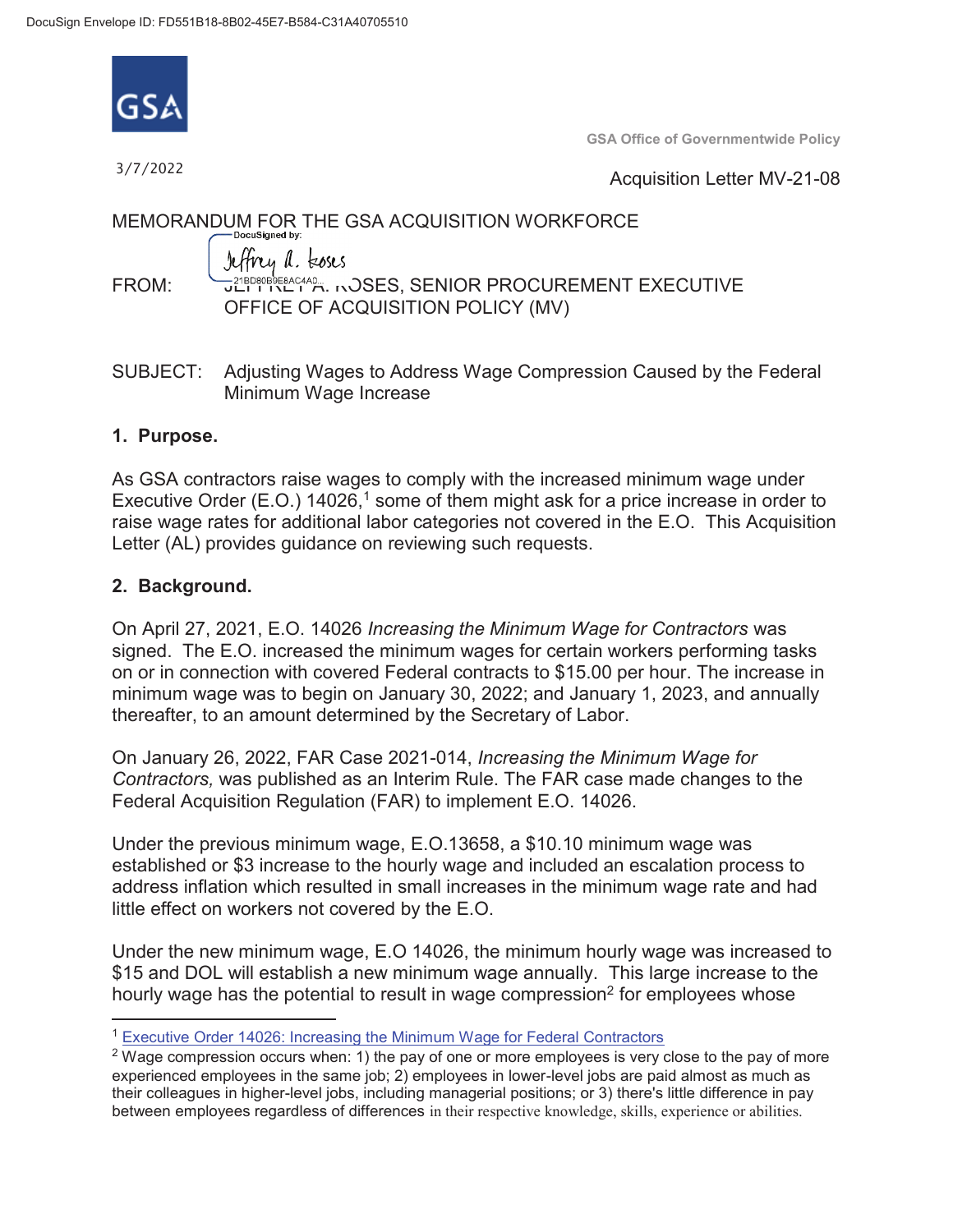existing wage rates are close to or just over \$15.00 per hour, such as certain supervisors or lead workers.

Contractors are entitled to an adjustment to ensure *covered employees* are paid the \$15.00 per hour minimum wage. This AL does not address that issue.

This AL focuses on wage compression only, for contractor employees *not* covered by the E.O. It establishes parameters contracting officers can use in the decision making process, standard justification language, and pricing data for consideration when negotiating equitable adjustments to address wage compression.

## **3. Effective Date.**

 into the FAR or GSAM. This AL is effective immediately and remains in effect until rescinded or incorporated

- **4. Cancellation.** Not applicable.
- **5. Authority.** This AL is issued under the authority of GSAM 501.370.

## **6. Applicability.**

Acquisition Alert AA-2020-03 *Adjusting Contract Prices for Fixed Price Service Contracts Due to Minimum Wage or Wage Determination Increases* provides basic guidance on how to consider price increases on a fixed price service contract when there is an increase in the minimum wage rate.

 *covered employees* when implementing the increased Federal minimum wage rate. This AL builds on AA-2020-03 by addressing the situation where the contractor requests an equitable adjustment to cover its cost as a result of wage compression *for non-*

## **7. Guidance.**

Establishment of a new minimum wage nearly 40% higher than the previous minimum wage is fundamentally different from annual escalation of the minimum wage rate. Contracting officers may receive requests for an equitable adjustment, to minimize wage compression, from some GSA contractors.

Because wage compression has the potential to negatively impact contract performance, contracting officers should consider and evaluate a contractor request for an equitable adjustment as a result of having to implement the new minimum wage.

If funding is available and if the contractor provides a sound justification, contracting officers have the authority, but are not required, to permit such equitable adjustments.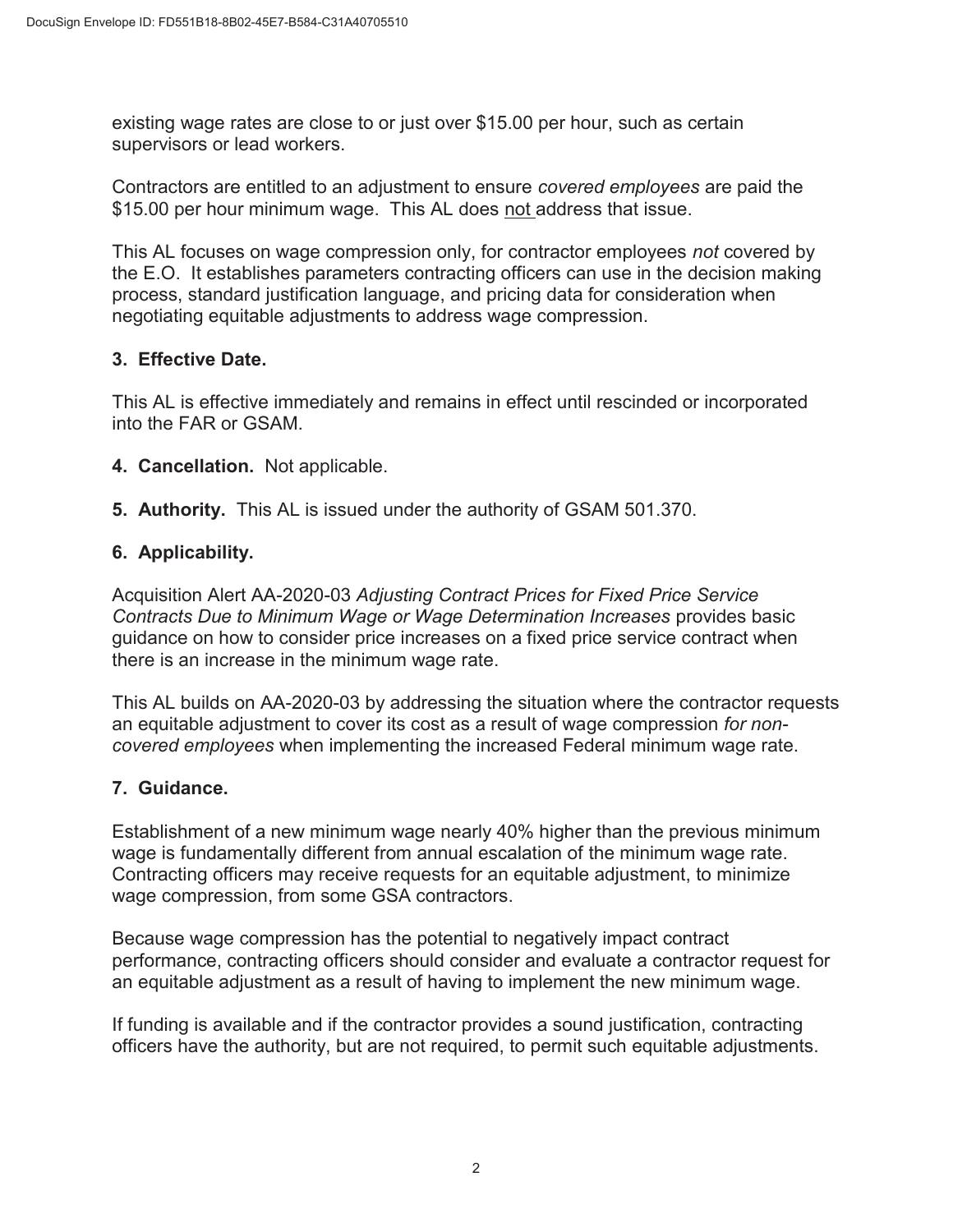*Contracting Officer Responsibility:* Contracting officers should **not** invite contractors to submit a request for an equitable adjustment. It is up to the contractor to initiate such a request with a clear justification and with an appropriate authority cited.

Upon receipt of such a request, consider if the proposal is justified and such adjustment would be in the best interest of the Government. Take the following steps:

Step 1: Do nothing until and unless the contractor submits a request for an equitable adjustment citing the need to increase hourly wages for employees due to wage compression resulting from the new minimum wage requirement.

Step 2: Review the contract to confirm each of the following points:

- ● Is there funding available? If there is no funding available, the proposal need not be considered.
- Ensure that contractor employees really were being paid less than the \$15.00 minimum wage. If all contractor employees, or even most, are already being paid an hourly wage at or above the minimum, the proposal need not be considered.
- Has the contractor explained why compensating the contractor for the increase will likely result in better contract performance? Unless the answer is "yes" the proposal need not be considered. To answer this question, consider whether the contract:
	- Provides essential services to the government?
	- Involves labor categories that could significantly impact contract performance without an adjustment?
	- Involves contract employees that possess more than one year of experience, specialized experience, certifications, and/or skills essential to successfully perform the contract?
	- Involves employees (*e.g.*, supervisors) who make less than, equal, or lower differential salary to their subordinates or direct reports due to the implementation of the new minimum wage?

Step 3: If the contracting officer concludes that there is funding available and a basis for an adjustment, then verify that the contractor-cited authority is appropriate for the request. The following is a list of contract clauses that may be applicable to this situation, however each contracting officer should review the specific cited clause and consult with legal counsel as needed:

- *For AbilityOne contracts, the most likely clauses will be:*
	- FAR 52.243-1 Changes-Fixed-Price Alternate I (Deviation)
	- FAR 52.212-4 Contract Terms and Conditions Commercial Products and **Services**
- *For MAS Schedule contracts, the most likely clauses will be:*
	- GSAR 552.216-70 Economic Price Adjustments-FSS Multiple Award Schedule Contracts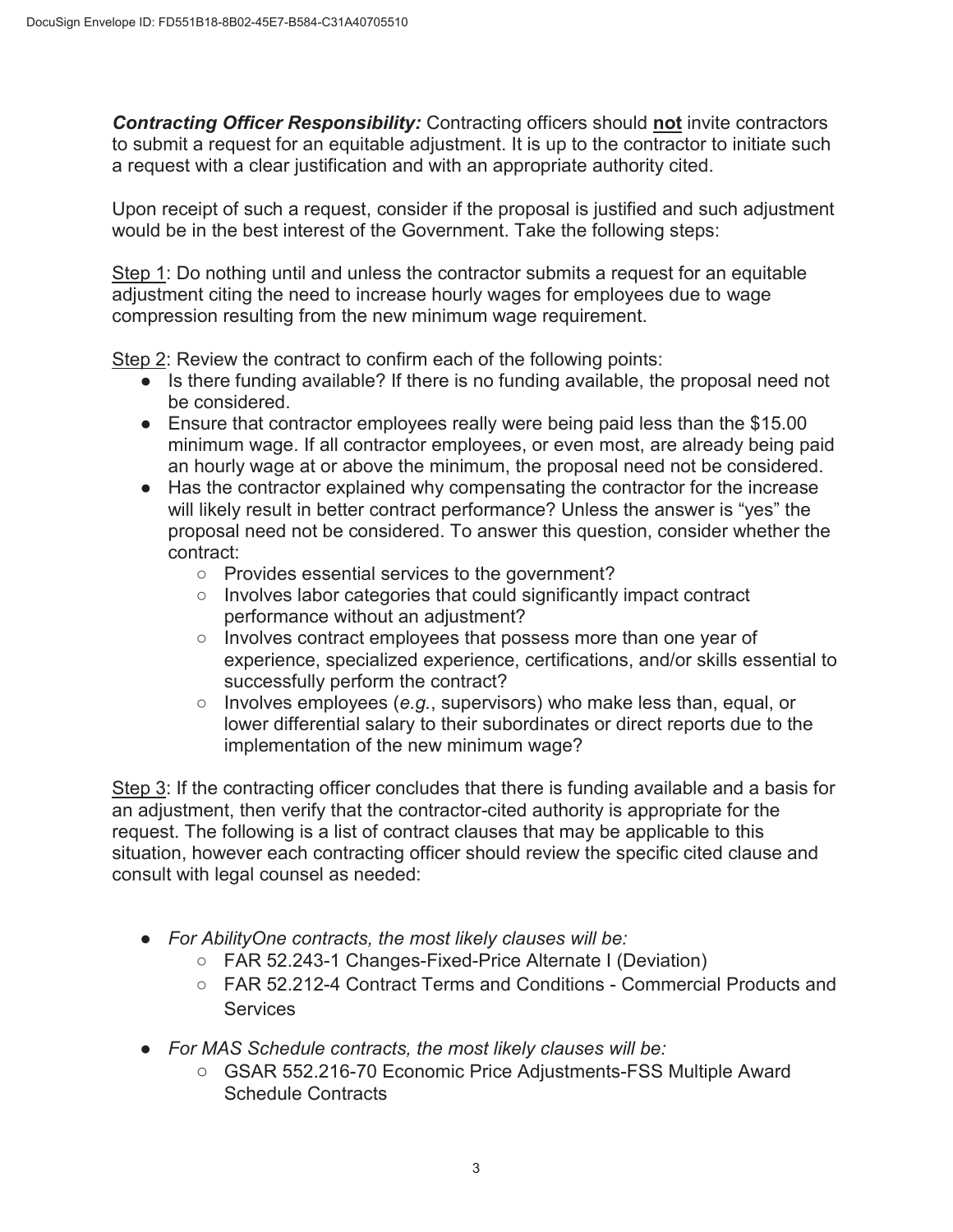- I-FSS-969 Economic Price Adjustments- FSS Multiple Award Schedule
- *For PBS O&M service contracts, the most likely clauses will be:* 
	- FAR 52.243-1 Changes-Fixed-Price Alternate I
	- FAR 52.212-4 Contract Terms and Conditions—Commercial Products and Commercial Services
- *For other GSA contracts, the most likely clauses will be:* 
	- FAR 52.212-4 Contract Terms and Conditions—Commercial Products and Commercial Services
	- FAR 52.243-1 Changes-Fixed-Price
	- FAR 52.243-2 Changes-Cost-Reimbursement
	- FAR 52.243-3 Changes-Time-and-Materials or Labor-Hours
	- $\circ$  FAR 52.243-4 Changes
	- FAR 52.243-7 Notification of Changes
	- GSAR 552.270-14 Changes

Step 4: For guidance on how to negotiate new rates:

- Review Acquisition Alert AA-2020-03 *[Adjusting Contract Prices for Fixed Price](https://insite.gsa.gov/cdnstatic/AA-2020-03.pdf)  [Service Contracts Due to Minimum Wage or Wage Determination Increases](https://insite.gsa.gov/cdnstatic/AA-2020-03.pdf)*.
- Occupational Employment and Wage Statistics (OEWS) at<br>[https://www.bls.gov/oes/home.htm.](https://www.bls.gov/oes/home.htm) • Determine if the requested adjustment is fair and reasonable by looking at market rates using various tools such as the Bureau of Labor Statistics (BLS)

Step 5: Justify the new rates based on the terms or requirements of the applicable changes or equitable adjustment clause. Sample language is provided below, and should be included along with the CO's documentation of the basis of the acceptance of the request.

● *Employees with Experience/Specialized Skills/Certifications:* 

"*GSA contracting officer [name] is negotiating an equitable adjustment due to wage compression for [contract or contract-like agreement #] to existing employees with needed credentials for the achievement of successful contract performance who are experiencing an imbalance due to the implementation of E.O. 14026. This decision is based on the potential impact on contract performance, skills and experience of the employee and peers."* 

● *Employees Performing Essential Functions:* 

"*GSA contracting officer [name] is negotiating an equitable adjustment due to wage compression for [contract or contract-like agreement #] base pay increases for essential worker employees who are experiencing an imbalance due to the implementation of E.O. 14026. This decision is based on the*